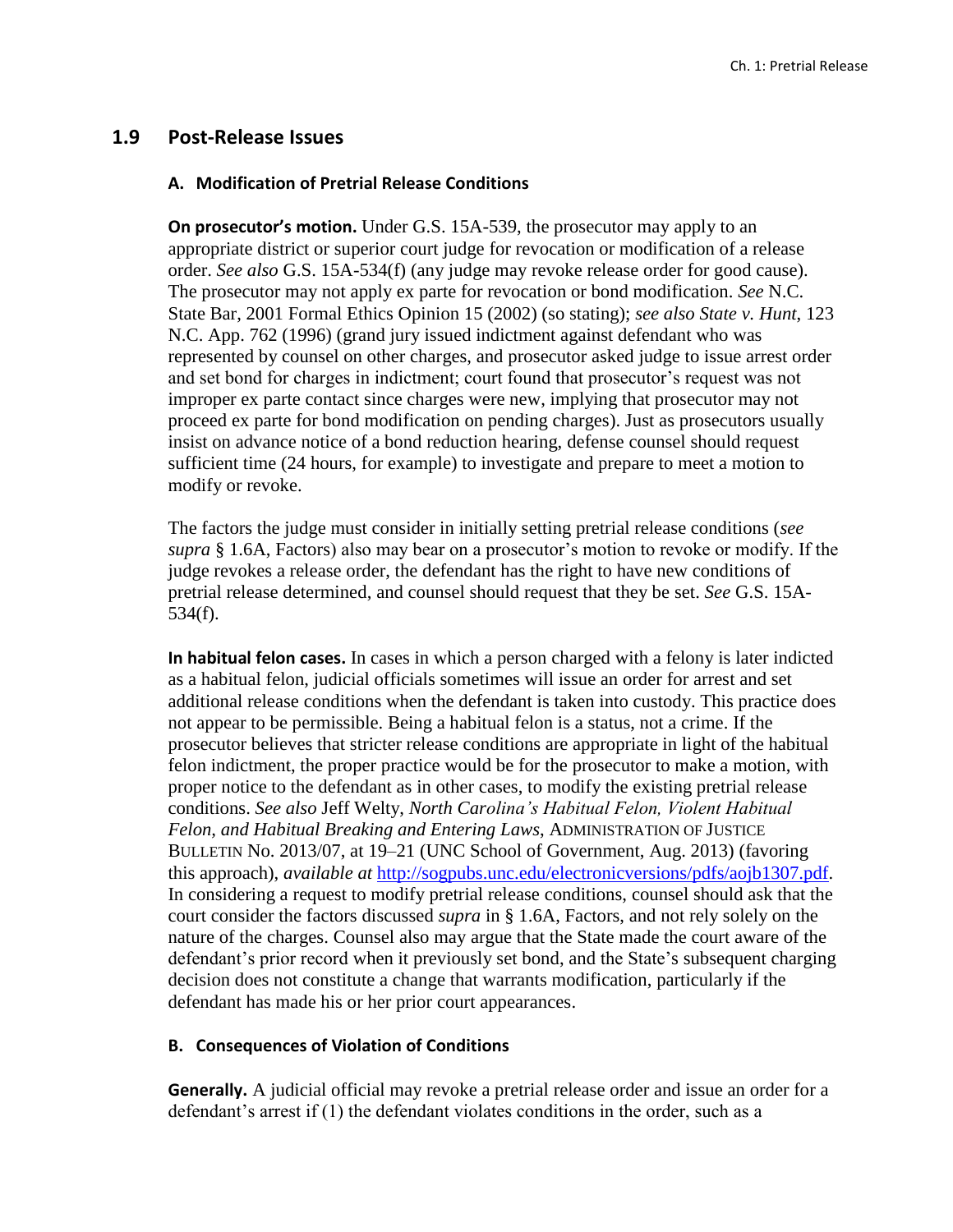requirement to stay away from a particular location; and (2) the judicial official has jurisdiction over the case. *See* G.S. 15A-534(d) (arrest may be ordered for violation); G.S. 15A-534(e) (describing when judicial official has jurisdiction to modify pretrial release order). Thus, if a defendant violates pretrial release conditions before he or she appears in court for the first time, a magistrate may revoke pretrial release and issue an order for arrest. *See* G.S. 15A-534(e). Thereafter, a judge at the level of court in which the case is then pending (district or superior) has jurisdiction to revoke release and issue an order for arrest.

Upon arrest, whether ordered by a magistrate or judge, the defendant must be taken before a magistrate for an initial appearance, at which the magistrate must set new pretrial release conditions. *See* G.S. 15A-511(a)(1).

**Warrantless arrests.** Effective for violations of pretrial release conditions occurring on or after December 1, 2011, G.S. 15A-401(b) authorizes law enforcement officers to make a warrantless arrest for any violation of a pretrial release order under G.S. 15A-534, the general provision on pretrial release. Officers may make a warrantless arrest on this basis regardless of whether the violation occurs in or out of their presence. *See* G.S. 15A-401(b)(1); G.S. 15A-401(b)(2)f.

G.S. 15A-401(b) also authorizes law enforcement officers to make a warrantless arrest for a violation of a pretrial release condition under G.S.  $15A-534.1(a)(2)$ , which sets out certain conditions that may be imposed in domestic violence cases, such as a "stay away" condition. These provisions predate the broader authorization for warrantless arrests, discussed immediately above, and now appear redundant. A defendant arrested for a violation of a pretrial release condition in a domestic violence case is *not* subject to the 48-hour law applicable to domestic violence offenses because the 48-hour requirements, in G.S. 15A-534.1, apply only when a defendant is *charged* with one of the offenses listed in that statute. A violation of pretrial release conditions is not itself a new offense, and pretrial release conditions must be set as in other cases. For a further discussion of pretrial release in domestic violence cases, including remedies for improper holds, see *infra* § 1.11B, Domestic Violence Cases.

**Contempt.** Some magistrates issue arrest warrants for contempt for violations of pretrial release conditions. This practice is improper. It is unclear whether violation of a pretrial release order would constitute a contempt at all. A pretrial release order authorizes release of the defendant on condition that he or she comply with the terms of the order. The remedy provided for a violation is revocation of release and the setting of new or modified conditions (higher bond, stricter conditions, etc.). *See* G.S. 15A-534(e), (f). There is no specific provision for contempt, unlike in other statutes. *See* G.S. 5A-11(a)(9a) (providing that a willful refusal to comply with a term of probation is a form of contempt as well as a ground for revoking probation); 18 U.S.C. 3148 (specifically authorizing contempt for violation of pretrial release conditions in federal criminal cases). *But see* G.S. 15A-546 (stating that article on bail does not affect exercise by court of its contempt powers); G.S.  $5A-11(a)(3)$  (authorizing contempt for violation of court order).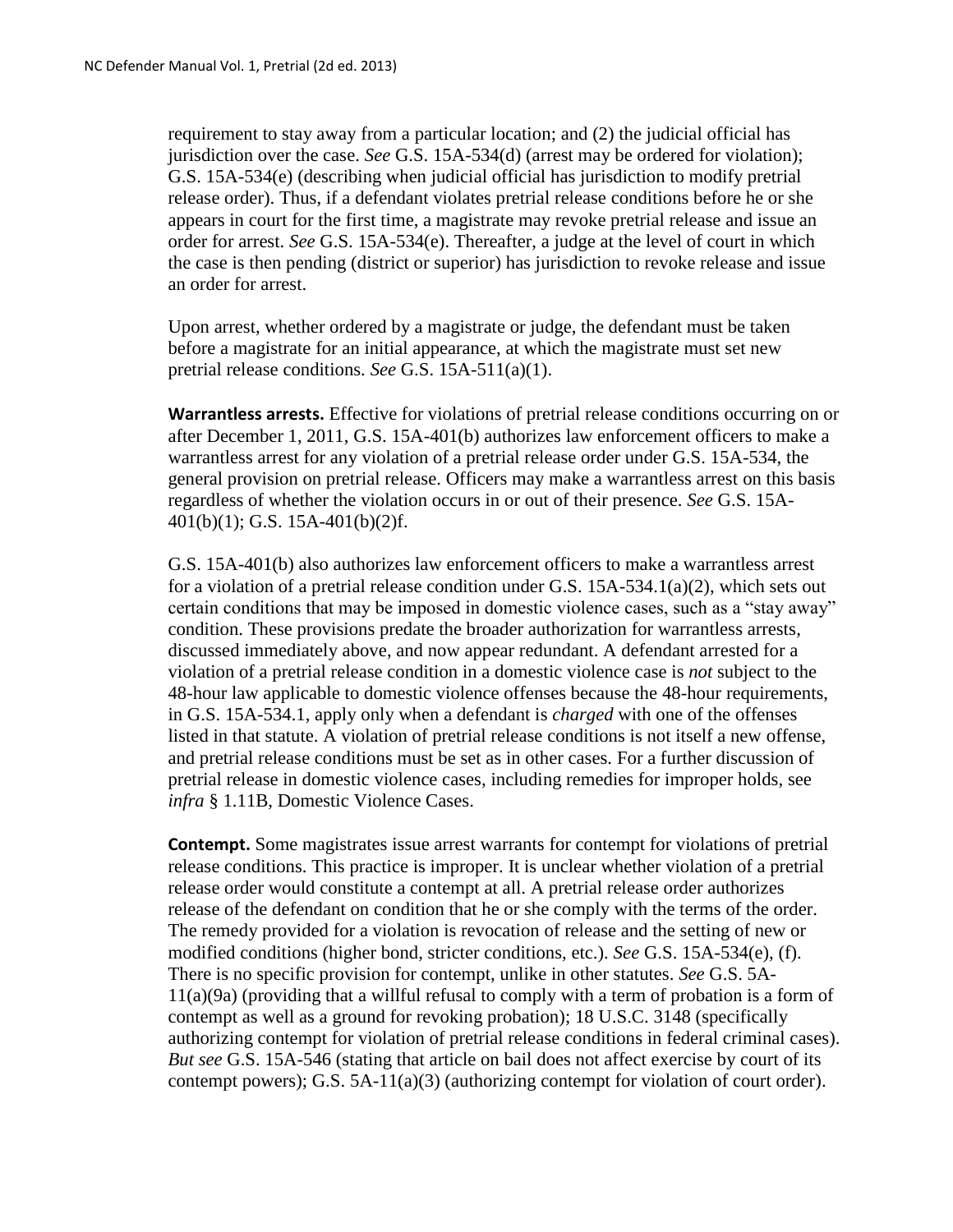Assuming that a violation of a pretrial release condition could be prosecuted as a contempt, it would be improper for a magistrate to issue an arrest warrant for the "offense" of criminal contempt (as a magistrate could do for criminal offenses in general). Specific procedures must be followed for contempt. If a violation of a pretrial release condition could be considered a contempt, it would be an indirect criminal contempt because committed outside the presence of the court; proceedings for indirect criminal contempt must begin with an order to show cause against the person (which may or may not be accompanied by an order for arrest). *See* G.S. 5A-15; G.S. 5A-16. Magistrates ordinarily have no authority to institute indirect criminal contempt proceedings. *See* G.S. 7A-292(2) (authorizing magistrates to punish for direct criminal contempt only); *cf.* G.S. 50B-4(a) (providing that an authorized magistrate may schedule a show cause hearing in district court for a violation of a domestic violence protective order in certain circumstances).

For a further discussion of contempt, including the right to counsel in contempt proceedings, see *infra* § 12.3D, Contempt.

**Violation of conditions before release.** In setting pretrial release conditions, some judges set conditions that purportedly apply while the defendant is still in custody—for example, a condition in a domestic violence case that the defendant not communicate with the victim before or after release from jail. Because conditions of pretrial release take effect only when the defendant is released, pre-release conditions may be unenforceable. Other procedures, such as a motion for and entry of a domestic violence protective order prohibiting the defendant from contacting the victim, may be necessary. *See State v. Orlik*, 595 N.W.2d 468 (Wis. Ct. App. 1999) (holding that statutes governing conditions of release did not authorize court to impose conditions, including no-contact order, on defendant who remained incarcerated pending trial; court had authority under other statutes to enter protective order for safety of victims and witnesses if supported by sufficient evidence and findings); *see also State v. Tavis*, 978 A.2d 465, 467–68 (Vt. 2009) (noting that state legislature amended pretrial release statute in response to earlier decision by court holding that "conditions of release under the prior statute were enforceable only when a defendant was, in fact, released from custody"; current statute specifies that a no-contact order takes effect immediately "regardless of whether the defendant is incarcerated or released"). *But cf. State v. Gandhi*, 989 A.2d 256 (N.J. 2010) (holding that compliance with court order is required, regardless of its deficiencies, until set aside; therefore, incarcerated defendant's violation of no-contact condition in bail order could be basis for elevating stalking offense to higher degree).

#### **C. Consequences of Failure to Appear**

Several consequences may follow from a defendant's failure to appear for court, including:

- issuance of order for arrest  $(G.S. 15A-305(b)(2))$ ;
- setting of secured bond in an amount required by statute (G.S. 15A-534(d1));
- $\bullet$  surrender by surety (G.S. 15A-540);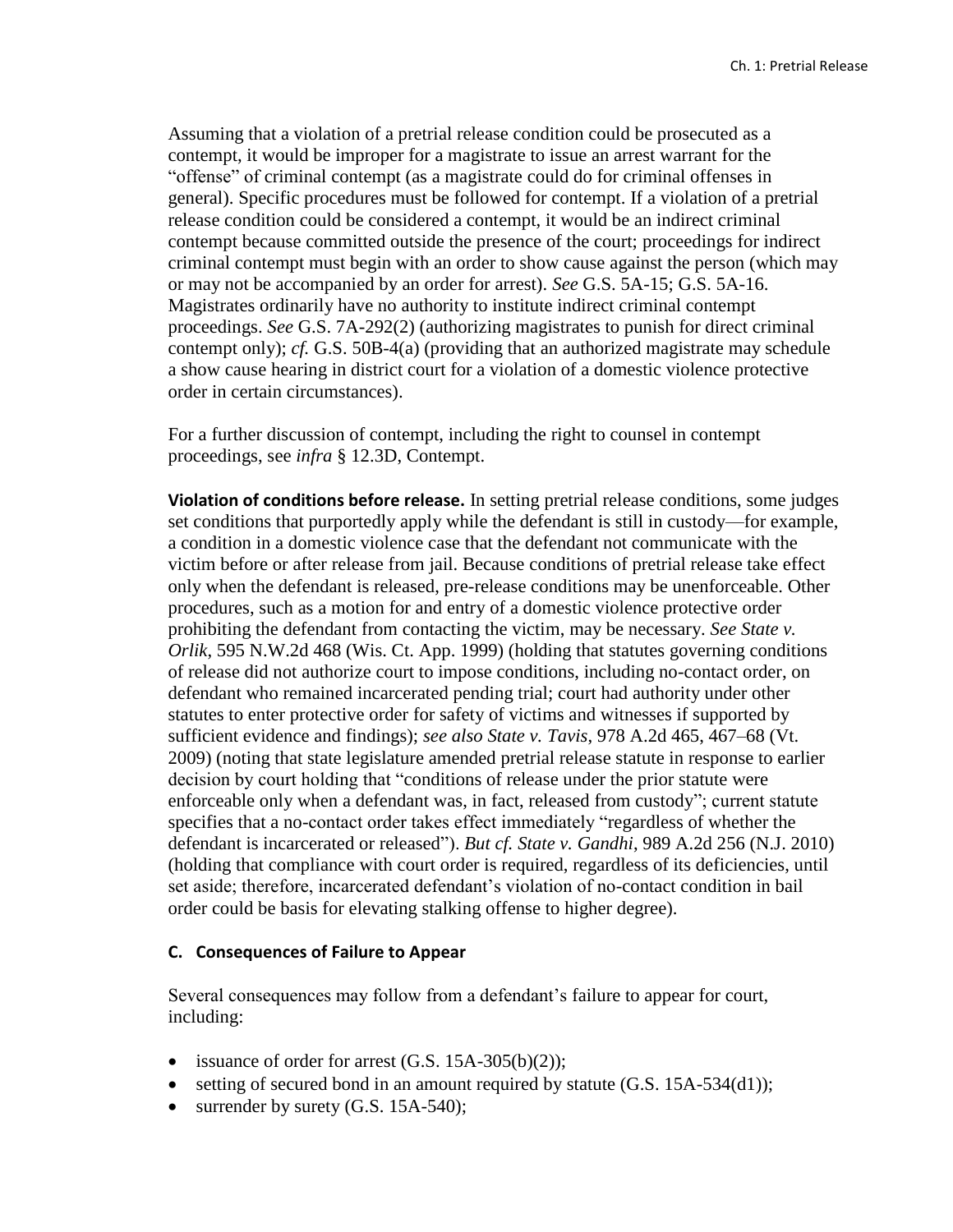- filing of criminal charge of failure to appear (G.S. 15A-543);
- forfeiture of bond  $(G.S. 15A-544.1)$  through  $G.S. 15A-544.8$ ;
- contempt proceedings for failing to appear  $(G.S. 15A-546; G.S. 5A-11(a)(3))$ ; and
- $\bullet$  in motor vehicle cases, revocation of the defendant's license to drive  $(G.S. 20-24.1,$ 20-24.2).

In most instances, a failure to appear results in an order forfeiting any previous bond and an order for arrest; the defendant is then taken into custody by a law enforcement officer or surrendered by a surety (bail bondsman) on the bond. The bond amount following arrest or surrender is set by statute. If no bond is described in the order for arrest, the magistrate must set a bond in at least twice the previous amount of the bond and make it secured. If the defendant was not under bond, the magistrate must impose at least a \$500 secured bond. G.S. 15A-534(d1). [*Legislative note*: Effective for proceedings to determine pretrial release conditions on or after December 1, 2013, the minimum amount is \$1,000 if there was not a previous bond. S.L. 2013-298 (S 316).] Defense counsel may take some steps, discussed in subsection D., below, to address these consequences.

In motor vehicle cases in which the defendant fails to appear, the court may report the failure to the Division of Motor Vehicles, which will revoke the defendant's driver's license. *See* G.S. 20-24.1; G.S. 20-24.2. A defendant who has failed to appear and had his or her license revoked has the right to have the matter recalendared for trial. *See* G.S. 20- 24.1(b1). This provision was added because in some districts the State would not recalendar the case, leaving the defendant's license revoked indefinitely, unless the defendant agreed to plead guilty. The cited statute gives the defendant the right to plead not guilty and proceed to trial, regardless of the passage of time. *See also Klopfer v. North Carolina*, 386 U.S. 213 (1967) (finding unconstitutional North Carolina's former nolle prosequi procedure, under which the prosecutor could take an indefinite dismissal with leave and the defendant had no means to obtain a dismissal or have the case restored to the calendar for trial).

# **D. Orders for Arrest**

When a person on pretrial release fails to appear, the court may issue an order for the person's arrest. Defense counsel should consider the following steps if a client fails to appear.

- Try to avoid having the court issue an arrest order. Ask for time to find your client and get him or her to court that day.
- If the court orders the client's arrest, notify the client and ask him or her to contact you immediately.
- If you reach the client before he or she is arrested (or surrendered by a surety on the bond), make a motion to strike the arrest order and bond forfeiture and to reinstate the previous pretrial release conditions. Have your client present for the motion and be prepared to explain why he or she was unable to appear at the scheduled time—for example, the client was sick, was told the wrong court date, or otherwise was not at fault. A form motion to strike can be found in the non-capital trial motions bank at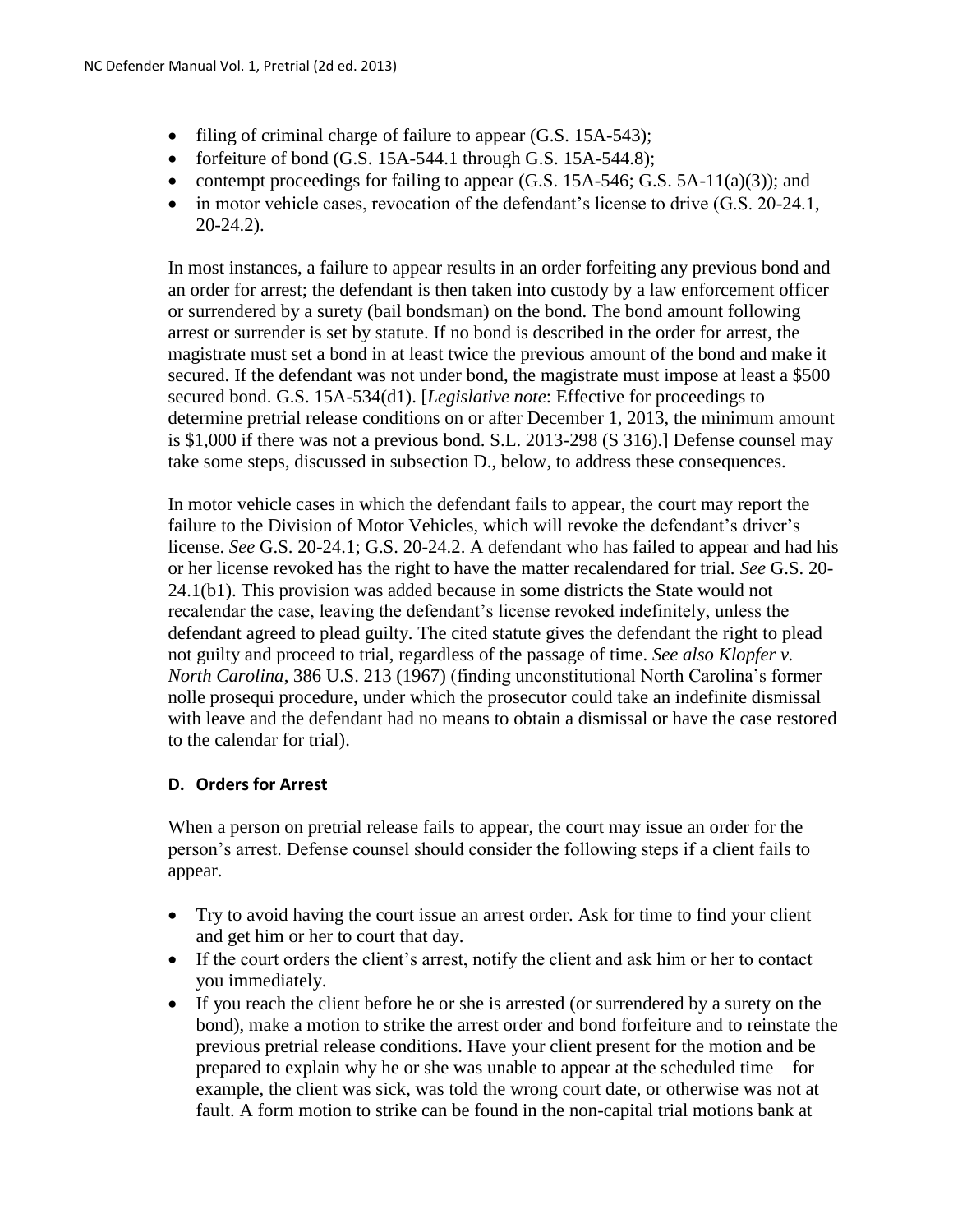[www.ncids.org.](http://www.ncids.org/) In this situation, you should advise your client that he or she may be taken into custody upon entering the courtroom and will be taken to jail if the judge refuses to strike the order.

 If the client has been arrested and new pretrial release conditions have not been set, move to have pretrial release conditions set. *See* G.S. 15A-534(f) (upon application after revocation of pretrial release, defendant entitled to have new conditions determined). If conditions have already been set under G.S. 15A-534(d1), under which the magistrate must set a secured bond according to the minimums in that subsection, you may move to reduce the bond, showing why a reduction is appropriate.

### **E. Bond Forfeitures**

**Appointed counsel's role.** Appointed counsel typically plays a limited role with respect to bond forfeitures for failure to appear. If counsel locates the client before arrest, counsel typically files a single motion asking the court to strike the order for arrest, reinstate the previous conditions of pretrial release, and strike the bond forfeiture. Because counsel usually makes this motion soon after a failure to appear, the motion ordinarily falls within the rules for striking forfeiture orders, discussed below.

After arrest, appointed counsel ordinarily is not involved in the question of bond forfeiture. Nevertheless, counsel may need to inform the client (or family members or others who have posted security) of the procedure for dealing with a bond forfeiture.

**Striking forfeiture order.** If the defendant (called the "principal") fails to appear, the court enters an order forfeiting the bond. *See* G.S. 15A-544.3. The forfeiture order must be served on the defendant and any surety listed on the bond by first-class mail within thirty days of entry of forfeiture. *See* G.S. 15A-544.4.

A forfeiture may only be set aside for one of the following reasons:

- the defendant's failure to appear has been stricken;
- the charges for which the defendant was under bond have been disposed;
- a surety has surrendered the defendant;
- an order for arrest has been served on the defendant;
- the defendant has died:
- the defendant was imprisoned in the North Carolina Division of Adult Correction or in a unit of the Federal Bureau of Prisons located in North Carolina at the time of the failure to appear; or
- the defendant was incarcerated anywhere else in the country and the district attorney for the county where the charges were pending received notice of this and the defendant remained in custody for ten days after receipt of the notice.

G.S. 15A-544.5(b). If one of the reasons listed in G.S. 15A-544.5(b) applies, the court must set aside the forfeiture.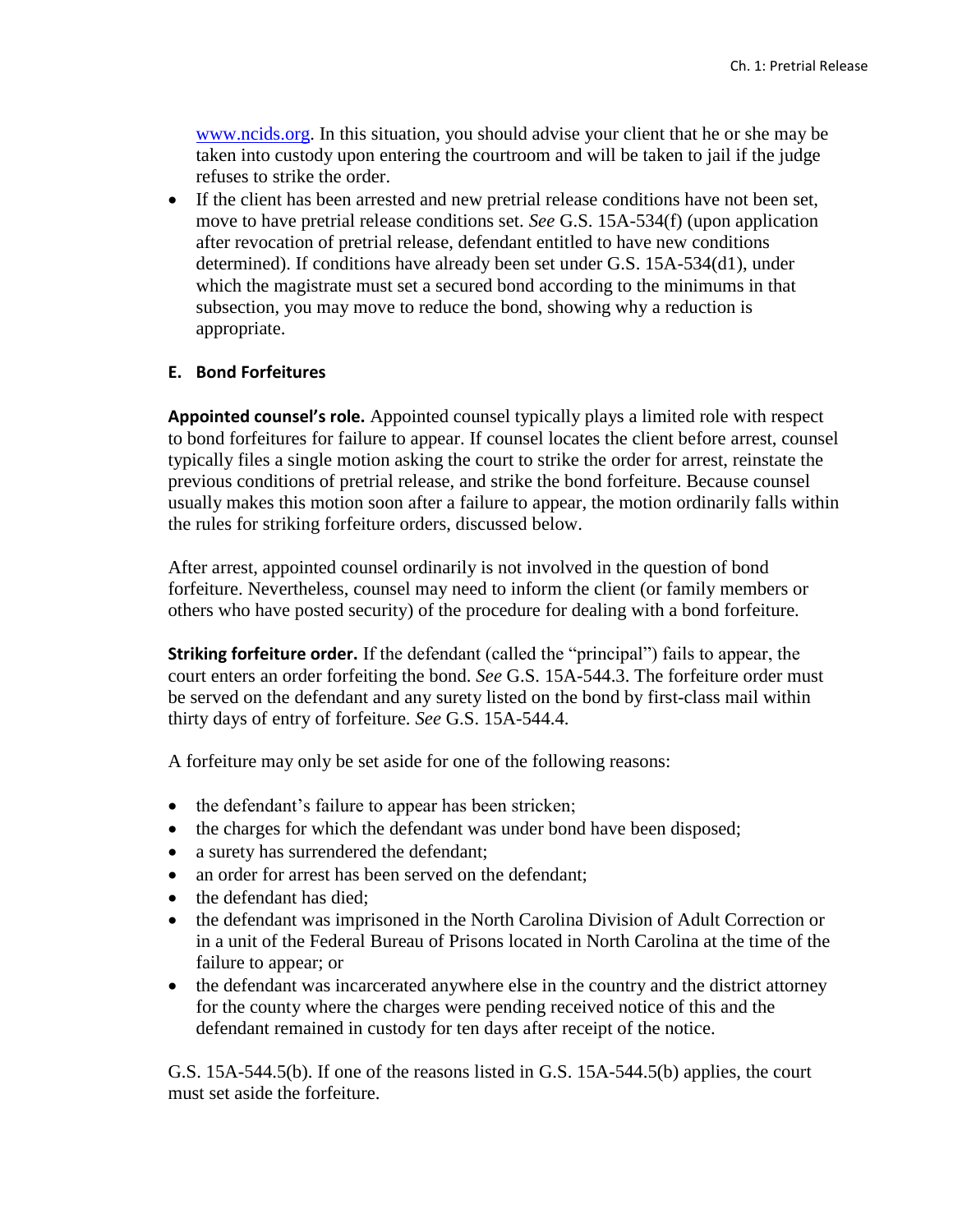The judge may enter an order setting aside a forfeiture at the time he or she strikes a failure to appear and recalls any order for arrest. *See* G.S. 15A-544.5(c); *see also* G.S. 15A-544(b) (forfeiture *must* be set aside if court strikes failure to appear and recalls order for arrest). Otherwise, the defendant or any surety may make a written motion to set aside a forfeiture within 150 days of notice of forfeiture, stating the applicable reason under G.S. 15A-544.5(b). *See* G.S. 15A-544.5(d)(1). The motion must be served on the district attorney and the attorney for the county board of education. *See* G.S. 15A-544.5(d)(2).

If neither the district attorney nor the local board of education files an objection to the motion by the twentieth day after it was served, the clerk must enter an order setting aside the forfeiture, "regardless of the basis for relief asserted in the motion, the evidence attached, or the absence of either." G.S. 15A-544.5(d)(4). Only if the district attorney or the board of education objects is a hearing held. *See* G.S. 15A-544.5(d)(5).

**Relief from final judgment of forfeiture.** If the forfeiture order is not set aside, it becomes a final judgment of forfeiture. *See* G.S. 15A-544.5(d)(7); G.S. 15A-544.6. The defendant or surety may only get relief from the final judgment if not given proper notice of forfeiture or other extraordinary circumstances exist. *See* G.S. 15A-544.8(b). A motion for relief must be filed within three years of the date the judgment of forfeiture became final. *See* G.S. 15A-544.8(c)(1).

**Revocation of driver's license.** In certain motor vehicle cases, an unvacated forfeiture of a cash bond may result in revocation of a defendant's license to drive. *See* G.S. 20- 4.01(4a) (defining that event as a conviction); G.S. 20-24 (requiring that report of conviction be sent to DMV).

# **F. Surrender by Surety**

Surrender of a defendant by a surety is governed by G.S. 15A-540 and G.S. 58-71-20 through G.S. 58-71-30. To the extent Chapter 15A and Chapter 58 conflict, Chapter 15A controls. *See* G.S. 58-71-195 (so stating). G.S. 58-71-30 allows a surety to request a judicial official to order the arrest of a defendant for the purpose of surrendering him or her, but a judicial official may issue the order only if it is authorized by G.S. 15A-305, which gives the grounds for orders for arrest. While a surety may surrender a defendant who has failed to pay the agreed-on premium to the surety (*see* G.S. 58-71- 20), a private financial dispute of that kind would not appear to satisfy any of the grounds for issuance of an order for arrest (OFA) under G.S. 15A-305. If grounds exist for arrest under G.S. 15A-305 and the defendant has already appeared in court, a surety would have to request an arrest order from a judge, not a magistrate. *See supra*  "Generally" in § 1.9B, Consequences of Violation of Conditions (discussing limits on magistrates' jurisdiction to revoke pretrial release conditions); *see also* Smith at 44–45 (cautioning magistrates about issuing orders for arrest on surety requests), *available at*  [http://sogpubs.unc.edu/electronicversions/pdfs/aojb0908.pdf.](http://sogpubs.unc.edu/electronicversions/pdfs/aojb0908.pdf)

If a surety decides to go off a bond and surrender the defendant before a failure to appear by the defendant, the original pretrial release conditions should remain the same,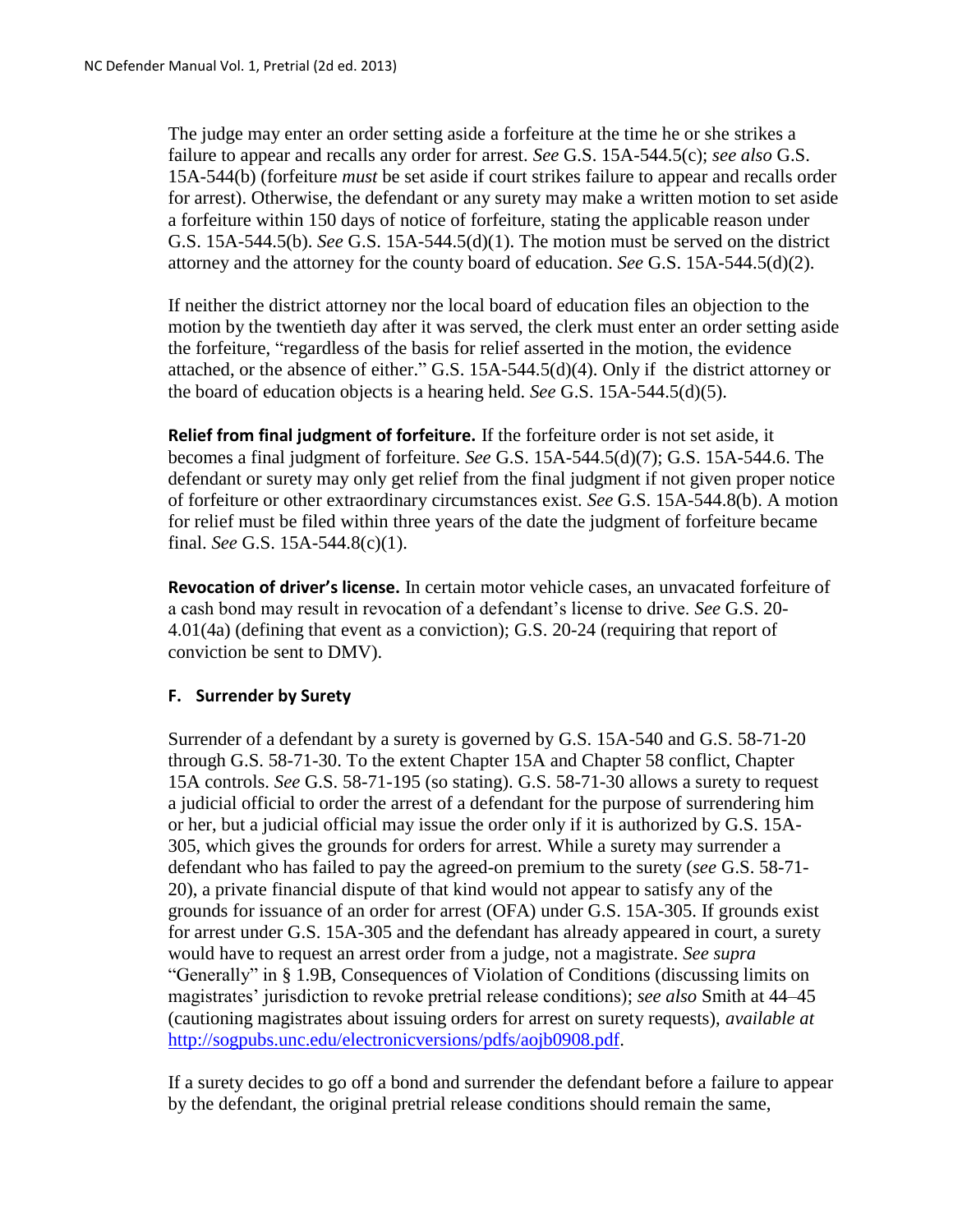although the defendant will have to arrange for a new surety or other security on the bond to obtain release. If a surety surrenders the defendant after a failure to appear, the defendant is entitled to have new conditions of pretrial release determined. *See* G.S. 15A-540(c). The rules on doubling and securing the bond come into play in that instance, however. *See supra* § 1.4F, Certain Release Conditions Required: Failures to Appear, Probation, and Other Cases.

Sometimes confusion arises when a surety surrenders a defendant after an OFA has been issued for the defendant's failure to appear. If the surety surrenders the defendant *before*  he or she is arrested by a law enforcement officer, the OFA is supposed to be stricken. The reason is that the surrender accomplishes the purpose of the OFA—that is, the defendant is returned to custody and new pretrial release conditions are set. If the OFA is still outstanding, counsel should move to strike it to prevent the defendant's rearrest. If a surety surrenders a defendant *after* the defendant is arrested by a law enforcement officer, there should be no effect on the defendant's pretrial release conditions, which a magistrate or other judicial official should have redetermined when the defendant was arrested.

### **G. Return of Security**

G.S. 15A-534(h) provides that a bail bond is binding on the obligor until one of the listed circumstances occurs. Unless forfeited, cash or other security posted by a defendant must be returned to him or her in the described circumstances. *See also* G.S. 15A-547.1.

Generally, a bail bond terminates on conclusion of the proceedings at the trial level. *See*  AOC Form AOC-CR-201, "Appearance Bond for Pretrial Release," Side Two (Mar. 2009) (so stating). If the defendant has posted cash, the clerk of court in some counties automatically sends the defendant a check. In other counties, the defendant must apply to the clerk for return of the money and must present the receipt previously issued by the clerk. *See also* G.S. 58-74-10 (providing for cancellation of mortgage executed as security on bond). Defendants posting a cash bond may not get their money back, however, if they have unpaid obligations in the case because the appearance bond form (AOC-CR-201) requires defendants to agree that any cash posted by them may be used to satisfy their obligations in the case. *See supra* § 1.5B, Types Requiring Security. For a further discussion of the procedures followed by clerks in returning cash bonds, see 1 JOAN G. BRANNON & ANN M. ANDERSON, NORTH CAROLINA CLERK OF SUPERIOR COURT PROCEDURES MANUAL at 20.15 (UNC School of Government, 2012).

Defendants who pay a percentage of the bond amount to a bondsman ordinarily do not get their money back at the end of the case. *Cf.* G.S. 58-71-20 (indicating that defendant is entitled to return of premium paid to bondsman who surrenders defendant before a breach except in specified circumstances). If the defendant's bond is reduced after the defendant and surety enter into an agreement, the surety is not required to return any portion of the premium to the defendant. *See* G.S. 58-71-16.